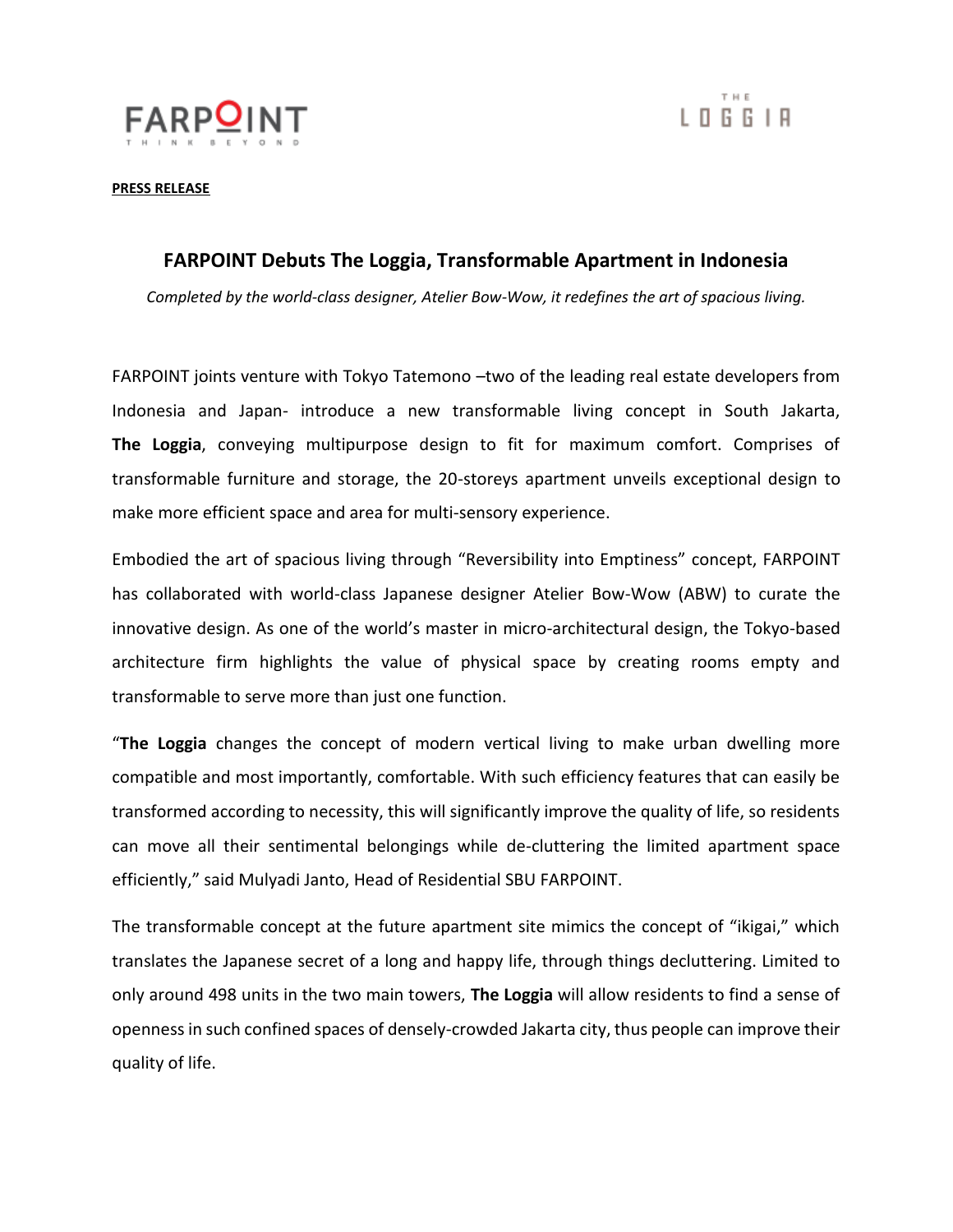



A research by a leading real estate marketplace, Zillow.com stated there is an increasing priority for younger home buyers to find more spacious home to live. "However, we have to admit, it is hard to find the perfect spacious home in Jakarta, particularly in affordable prices. Unveiling this unique design concept, we see that the Japanese micro-homes concept will take its lead, as it offers ingenious way to make even small space seems larger," added Mulyadi.

Making comfort and convenience home in the heart of Jakarta, a number of space-saving techniques and furniture in **The Loggia** divulges a new sense of emptiness, which allows the space to become empty again on certain occasions.

With a wide range of residences, from 72 sqm to 117 sqm, each unit can be upgraded into a private sanctuary, adorned with day beds, bunk beds, rattan sliding panels, and hidden storages for your extensive goods. Its raised bedroom of 60 cm provides built-in and subfloor storage spaces to declutter your home without throwing out all your stuffs.

"Reversibility into Emptiness is not only about de-cluttering homes, but is also about letting various elements behave better in the room. Sunlight reflects on the tile floor and reaches to the ceiling, light dapples through the rattan screen, breeze runs through window to corridor. Furniture transformations and movements are the tangible moment to the wooden edge with you finger. Dining table can be folded on the wall and room transforms into communal space to gather over 10 persons comfortably to live and play. The multi-sensorial ambience fulfills the room and refreshes you." said **Yoshiharu Tsukamoto, Co-Principal Architect Atelier Bow-Wow and Professor at Tokyo Institute of Technology, Dr. Eng**.

For maximum comfort and happiness, **The Loggia** also adds sentimental Indonesian touch into the design, including vintage-style handmade tiles from Yogyakarta. Prevailing natural breezes in each unit, the designer creates the entrance door to cross-ventilate the living space, emphasizing **The Loggia** as the first and only property development in Indonesia to provide such exceptional design concept which expected to be completed by 2022.